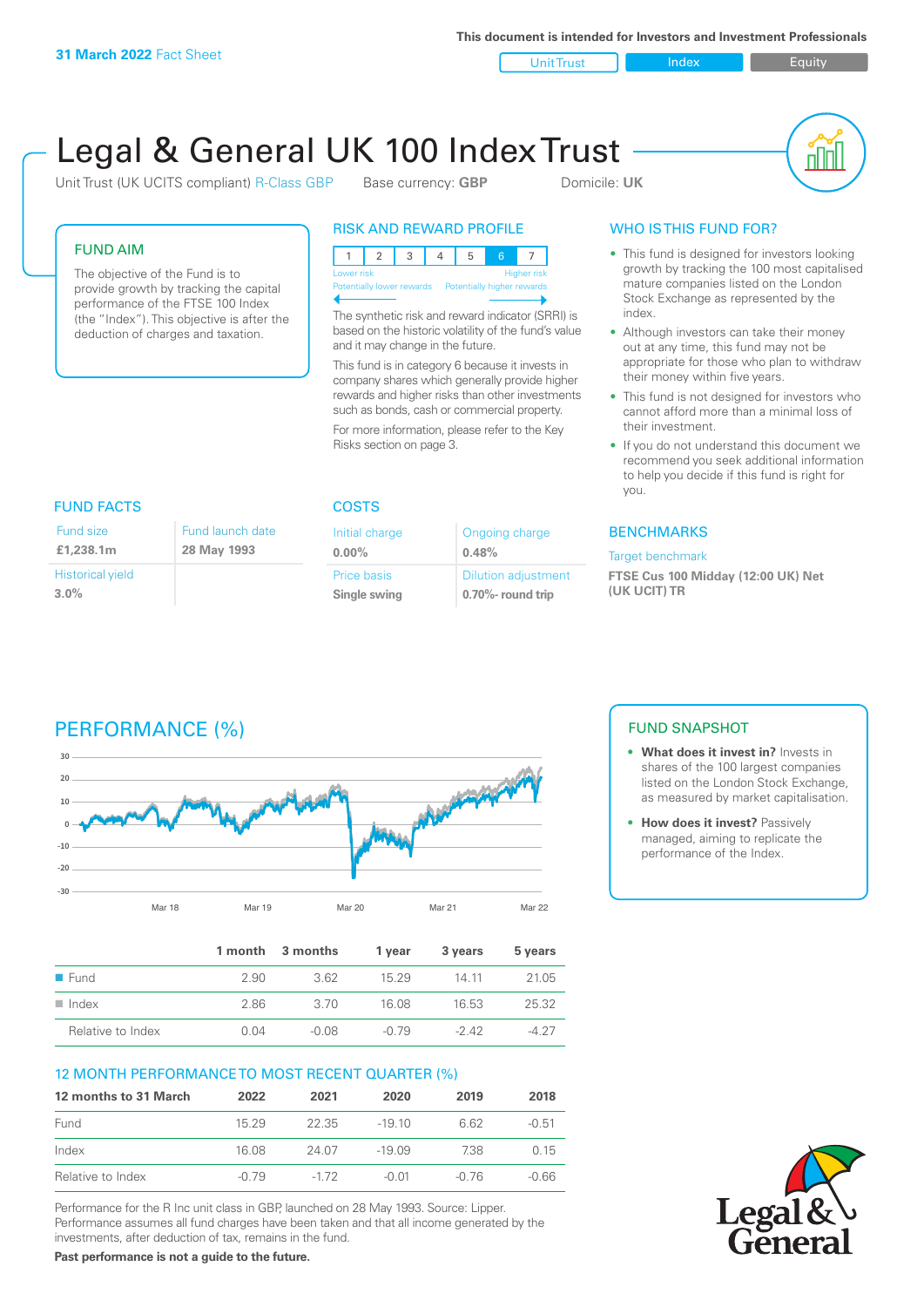# Legal & General UK 100 Index Trust

Unit Trust (UK UCITS compliant) R-Class GBP

## PORTFOLIO BREAKDOWN

All data sources are a combination of LGIM and the Fund Accountant unless otherwise stated. Totals may not sum to due to rounding. In order to minimise transaction costs, the Fund will not always own all the assets that constitute the index and on occasion it will own assets that are not in the index. The number of fund holdings can also differ from the index due to corporate events and proxy holdings.



#### SECTOR (%)

| $\blacksquare$ Financials         | 18.0 |
|-----------------------------------|------|
| ■ Consumer Staples                | 17.2 |
| ■ Health Care                     | 12.9 |
| ■ Energy                          | 11.5 |
| $\blacksquare$ Industrials        | 11.3 |
| ■ Basic Materials                 | 10.3 |
| Consumer Discretionary            | 10.1 |
| $\blacksquare$ Utilities          | 3.8  |
| $\blacksquare$ Telecommunications | 2.4  |
| ■ Real Estate                     | 1.6  |
| ■ Technology                      | 1.0  |
|                                   |      |

#### COUNTRY (%)

United Kingdom 100.0

#### MARKET CAPITALISATION (%) TOP 10 ISSUERS (%)

| ■ Large              | 81.4 |
|----------------------|------|
| $\blacksquare$ Mid   | 18.4 |
| $\blacksquare$ Small | 0.2  |

■ Top 10 issuers 48.3% Rest of portfolio 51.8% No. of holdings in fund 104 No. of holdings in index 100

| Shell                           | 7.9 |
|---------------------------------|-----|
| AstraZeneca                     | 78  |
| <b>HSBC Holdings</b>            | 5.5 |
| Diageo                          | 4.5 |
| Unilever                        | 4.5 |
| GlaxoSmithKline                 | 41  |
| <b>British American Tobacco</b> | 3.7 |
| <b>BP</b>                       | 3.6 |
| Rio Tinto                       | 3.5 |
| Glencore                        | 32  |
|                                 |     |



The Index Fund Management team comprises 25 fund managers, supported by two analysts. Management oversight is provided by the Global Head of Index Funds. The team has average industry experience of 15 years, of which seven years has been at LGIM, and is focused on achieving the equally important objectives of close tracking and maximising returns.